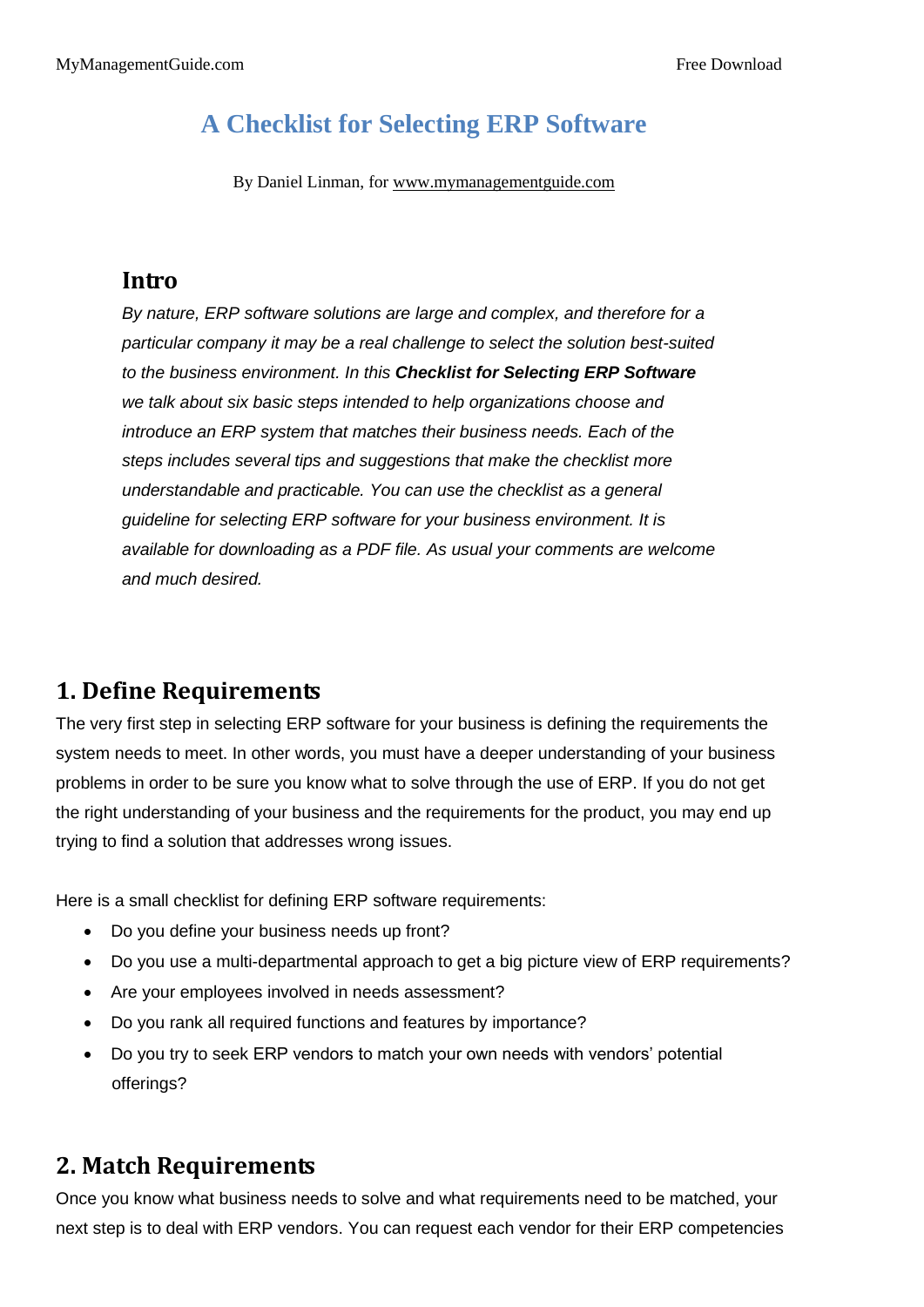#### MyManagementGuide.com Free Download

and experience. Do they provide custom solutions that really address the unique needs and objectives of your industry? You must check whether your vendors are versed enough to handle your unique business needs and ERP requirements.

Take these steps to analyze vendors and determine if they can be helpful for your organization:

- Have a list of vendors and solution partners who can potentially match your requirements
- Check each vendor's experience and competencies against your specific needs
- Get a demo version for functionality evaluation and testing
- Involve key personnel in trial to ensure complete evaluation
- Check what ERP software features are missing and then request vendors for other solutions that include those features
- Select a system(s) that really addresses your business needs and meets your requirements
- If there is no system matching the requirements, do not stop! Just continue seeking other solution partners and ERP developers

## **3. Ensure Training and Support**

Once you have selected an ERP software solution that matches your requirements, the next step is to find out whether the vendor provides adequate support and training resources. Please note it is a very important aspect that you must consider, because most ERP solutions are rather complex and require a lot of employee time and effort to be introduced into working environments. Your personnel need to be trained in the use of ERP software, and also provided with comprehensive support resources, including tech documentation, user guides, manuals, online resources, live chat support, remote support session, webinars, email support.

I suggest you consider these steps about ERP support and staff training:

- Request your vendor for support service
- Find out service terms, including cost, period, additional options, IT administration, etc.
- Check if they can provide their trainers
- Find out what training options are available (e.g. webinars, presentations, live chat, online documentation)
- Be sure the service provider has at least 2-3 employees dedicated to phone and remote support
- Agree upon a training schedule with the provider
- Request your IT guys for a maintenance schedule agreed with the provider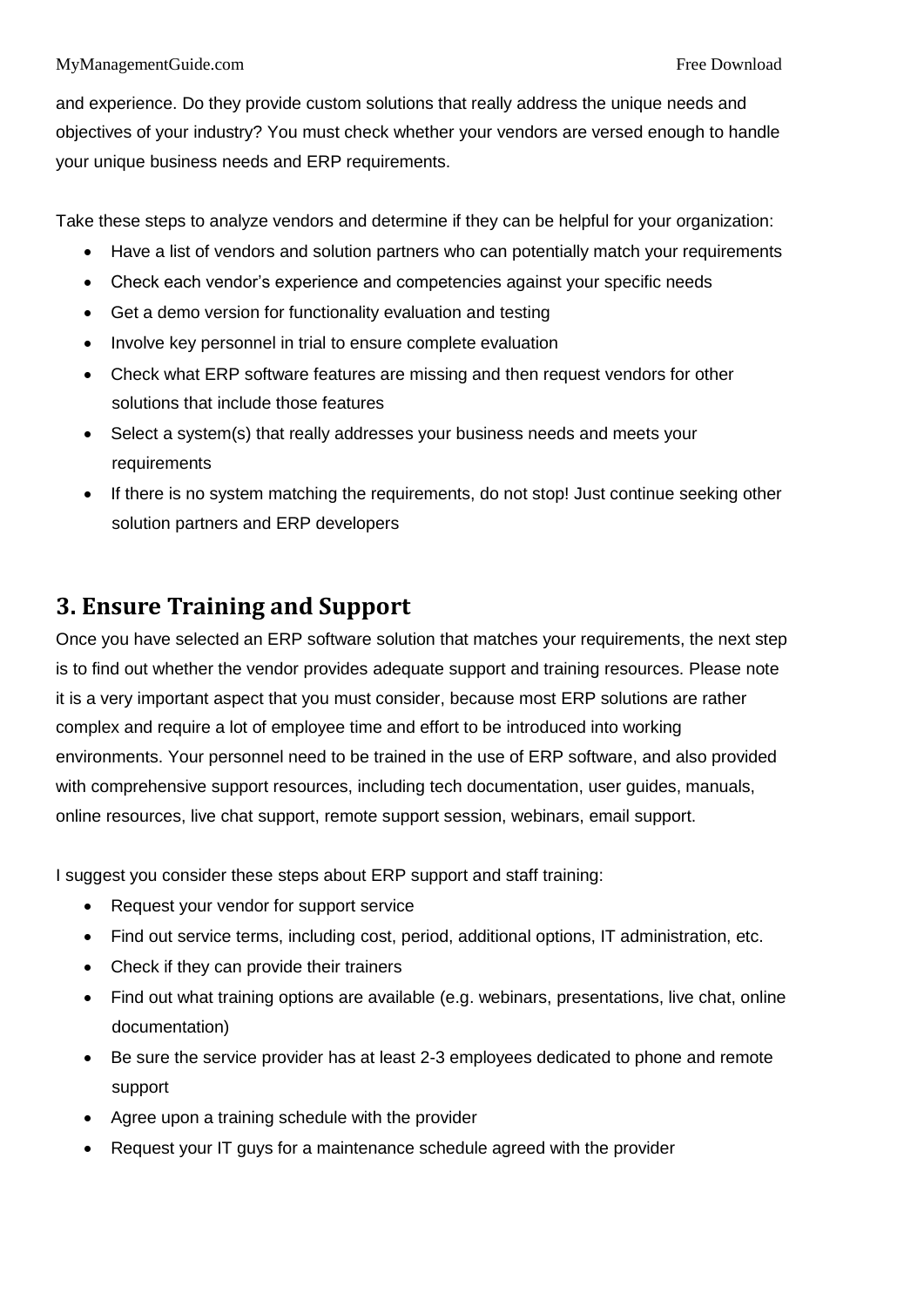# **4. Benefit from Independent Consultancy**

Along with ERP training and support highlighted at the previous step, you may also need to find and hire an external expert who has a broad experience and expertise in using and supporting different ERP systems. This person (or company) needs to be interested in ERP success of your company, so be sure he or she does not have any vested interest in the vendor's solution.

This tip is applicable to you only if your company does not have an internal IT department. In such cases you will benefit from an external software consultant who will help your staff select and deal with ERP software solutions. I suggest you contact consulting companies that provide IT-related service. Also please consider these suggestions:

- Look for independent consulting companies that are not interest in any vendor's solution
- Hire a software consultant that fits the bill
- Be sure this consultant can negotiate effectively with your personnel and the vendor as well
- Merge your internal staff training schedule with the consultant's activity

# **5. Engage Employees**

At this step, your company has an implemented ERP software system, and your workers are provided with all necessary training and support. Your IT dept knows how to configure and administer the system and also what to do in case of some issue. But the fact that the system is introduced into your working environment does not actually mean that this system is used effectively by personnel. The point is that although your employees are well trained, they are likely not to understand the big picture view. They just know what tasks and activities they are assigned to, but do not realize how they contribute to the business processes at company level. Without right employee engagement and understanding your ERP software appears to be static and inflexible.

Here is an action plan I suggest you to ensure high employee engagement:

- First consider the use of your ERP software as a changing process that requires continuous audit and control
- Then, make a milestone schedule to track and measure your ERP project on a regular basis
- Be sure every user knows how to operate the system (you can check the user's training status)
- Ensure knowledge transfer between the users
- Hold weekly (and daily if needed) meetings with your staff to explain them the business processes and how the system manages those processes
- Focus each user on his/her own contribution to the company's success